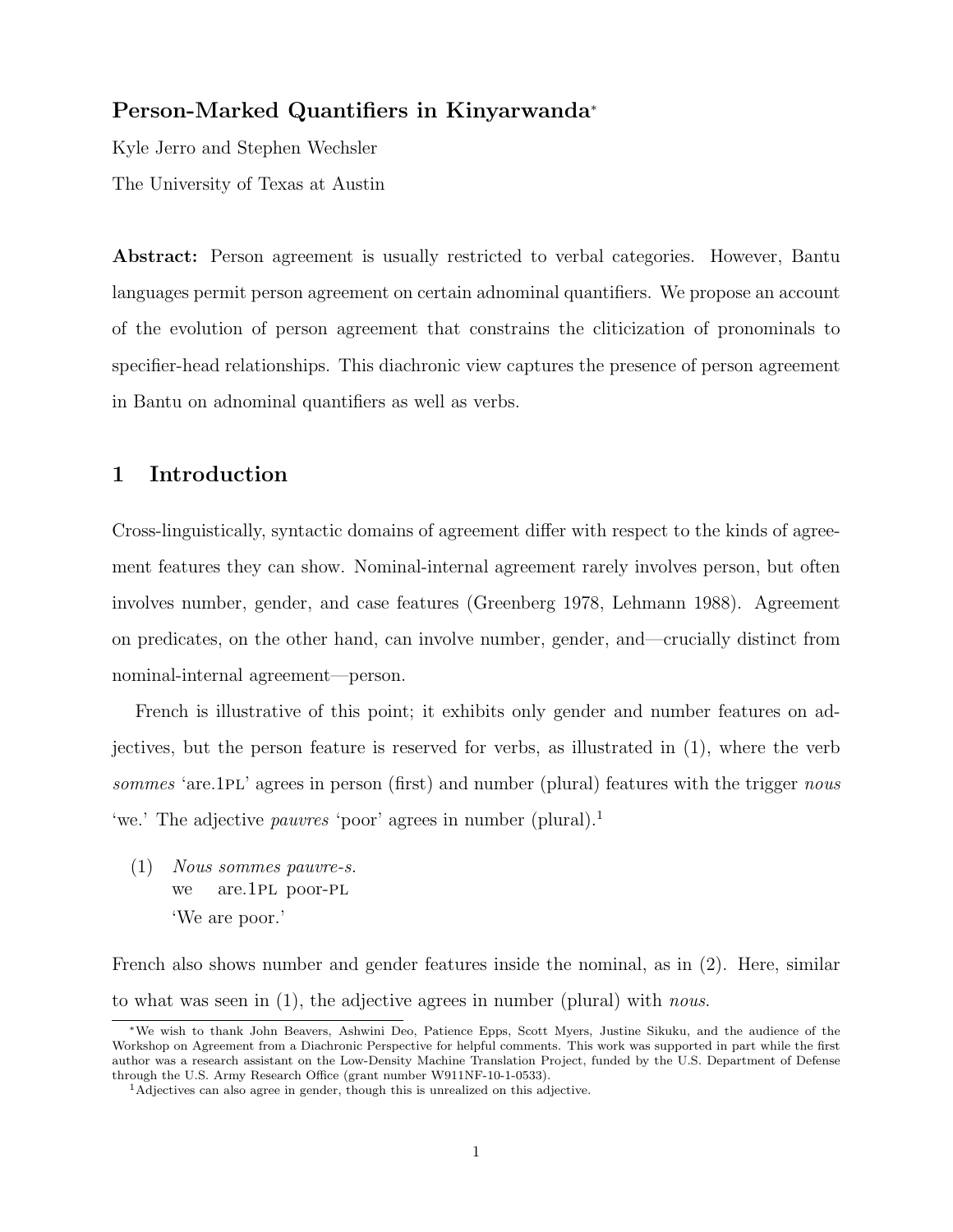(2) Pauvre-s nous. poor-pl us 'Poor us.'

French does not, however, allow person to appear on adjectives, be they inside a predicate  $(3)$  or inside an NP  $(4)$ .

- (3) \*Nous sommes pauvr-ons. we are.1pl poor-1pl 'We are poor.'
- (4) \*Pauvr-ons nous. poor-1pl us. 'Poor us.'

Examples  $(3)$ – $(4)$  show that the adjective *pauvre* 'poor' cannot take the first-person plural marker *-ons*, which is reserved for verbal agreement in the language. The appearance of person features within a noun phrase (e.g. on NP-internal adjectives), though logically possible, is the typological rarity under discussion here; cross-linguistically, the person feature is more frequently found on verbal predicates.

An interesting counterexample to this generalization, however, is found in some Bantu languages, where certain post-nominal quantifiers agree in person with their quantified nouns. An example from Kinyarwanda (Bantu; Rwanda) in (5) shows the quantifier *-ese* 'all' agreeing in person with the subject pronoun mwe 'you (plural).'<sup>2</sup>

(5) (Mwe)  $\overline{mw}$ -ese mw-agi-ye 2pl 2PL-all 2PL-PST.go-PERF to CL5-store ku i-duka 'All of you went to the store.'

This contrasts with adjectives, which show agreement in class 2, the noun class normally used for plurals denoting humans.<sup>3</sup> For example, the adjective  $-qu\hat{u}$  'short/small' shows the same agreement with *mwe* 'you (plural)' in (6) as it does with *abana* 'children' in (7).

<sup>2</sup>The native speaker judgments for Kinyarwanda in this paper come from Yohani Kayinamura, Oscar Kabera, and Hodari Muvunyi.

<sup>&</sup>lt;sup>3</sup>In the Bantuist tradition, a noun class numeral indicates both class (gender) and number: odd-numbered noun classes are for singular and even-numbered for plural. Classes 1 and 2 are used for human-denoting nouns (and pronouns), class 1 for singular and class 2 for plural. Thus, class 2 is the only class that can appear with plural personal pronouns.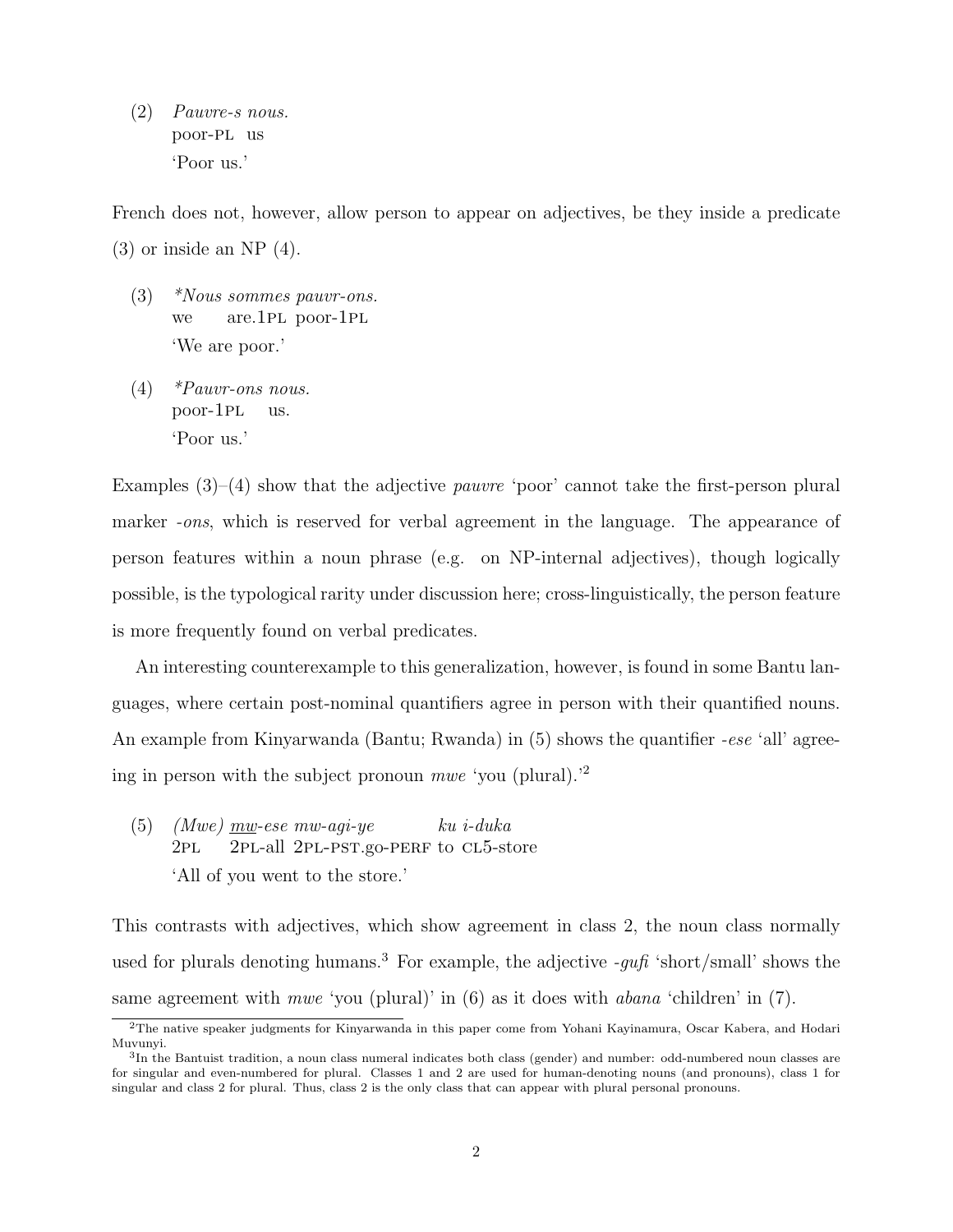- (6)  $(Mwe)$  <u>ba</u>-gufi  $2PL$ cl2-short 2pl-pst.go-perf to cl5-store mw-agi-ye ku i-duka. 'You (plural) short ones went to the store.'
- (7) Aba-na cl2-children cl2-short 2pl-pst.go-perf to cl5-store ba-gufi mw-agi-ye ku i-duka. 'The short children went to the store.'

Note that noun class 2, glossed as CL2, is a gender and not a person feature. When modifying a pronoun, the quantifier -ese 'all' cannot agree in class as adjectives do, as shown in  $(8)$ ; the quantifier must show person agreement.<sup>4</sup>

(8)  $*Mwe \underline{b} - ose \newline m w - agi - ye$  $2PL$ cl2-all 2pl-pst.go-perf to cl5-store ku i-duka Intended: 'You all went to the store.'

The quantifier -ese 'all' should agree in person with the second person plural pronoun mwe 'you (plural)'.<sup>5</sup> Given typological tendencies, one would expect that -ese 'all' would show gender agreement, as in (8), paralleling to the adjectival agreement in (6). Instead, this quantifier must show person agreement when there is a person feature present.

Previous discussions of quantifier agreement have approached the phenomenon from two perspectives: synchronically and diachronically. Baker (2008:184-186) mentions person agreement on quantifiers in Zulu and Swahili, invoking synchronic syntactic structure to explain the distribution of the person feature. The central insight from his approach is that -ese 'all' is the head of a DP constituent, which entails a specifier-head structural relationship that permits person agreement, as explained below.

Jerro (2013) incorporates the specifier-head condition into a diachronic analysis. The relationship between specifiers and heads permits cliticization of pronominal material over time. In this paper we build on that analysis, showing that the historical approach can account for the fact that these quantifiers in Kinyarwanda can no longer form a constituent, which is expected given the perspective on how pronominal material is incorporated onto

<sup>&</sup>lt;sup>4</sup>Note that there is a phonological change in  $(8)$ , where *-ese* surfaces as *-ose*.

 $5$ The quantifier -ese 'all' can also agree with the first person plural pronoun twe 'we.' It cannot agree with first- or secondperson singular forms njyewe and wowe, respectively. This is presumably due to semantic constraints of plurality; namely, the quantifier can only reference a group of two or more, restricting its use to plural elements.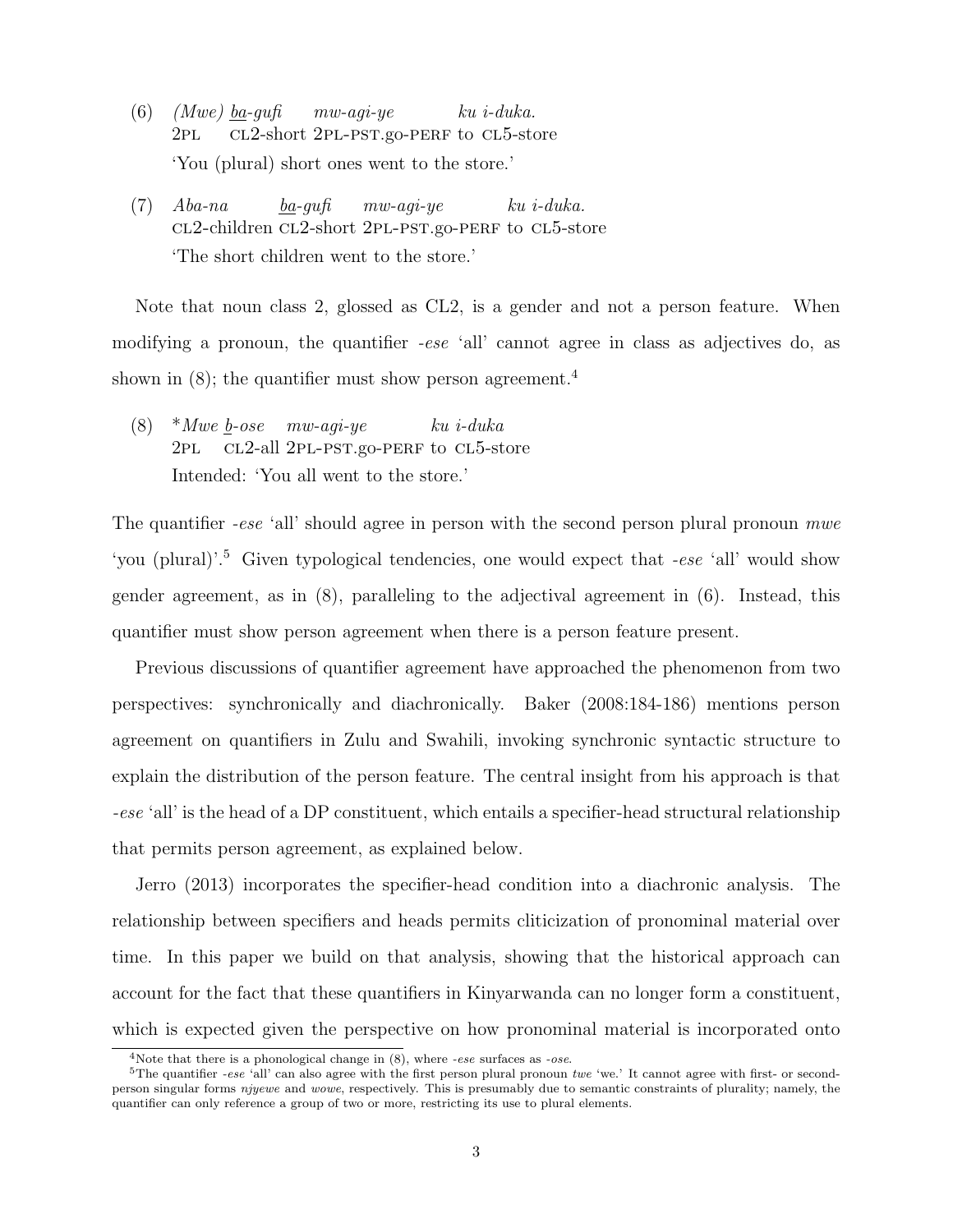heads (Givón (1976); Bresnan and Mchombo (1987)).

It should be noted that quantifiers showing NP internal person agreement are found outside the Bantu family. Faller and Hastings (2008) discuss this pattern in Cuzco Quechua, of which an example is given in  $(9)$ .<sup>6</sup> Another example comes from Turkish, given in  $(10)$ .<sup>7</sup>

- (9) Wakin-ni-nchis some-EUPH-1INCL go-FUT-1INCL ri-su-nchis. 'Some of us will go.' Cuzco Quechua (Faller and Hastings 2008:298,(37b))
- $(10)$   $(biz)$  hep-im-iz we all-1poss-pl // you all-2poss-pl // (siz) hep-in-iz 'all of us // all of you' Turkish

The paper proceeds as follows: Section 2 summarizes Baker's (2008) analysis of personagreeing quantifiers. Section 3 proposes a diachronic account of the distribution of person in Kinyarwanda, building on the work of Jerro (2013). Section 4 compares Kinyarwanda with Turkish and English. Section 5 concludes the discussion.

# 2 Baker's (2008) Analysis

Baker (2008) proposes a synchronic Minimalist theory of agreement, based on structural properties of verbal and adjectival phrases. He uses this theory to explain the existence of person morphology on quantifiers in Zulu and Swahili, comparable to the examples given above from Kinyarwanda.

Baker's theory of the distribution of person agreement is based on the syntactic condition given in (11), which defines when a particular lexical category may show person agreement.

(11) The Structural Condition on Person Agreement (SCOPA)

A category F can bear the features  $+1$  or  $+2$  if and only if a projection of F merges with a phrase that has that feature and F is taken as the label of the resulting phrase. Baker (2008:52)

<sup>&</sup>lt;sup>6</sup>The morpheme  $ni$ – in Quechua is euphonic, i.e. inserted for ease of articulation.

<sup>7</sup>Thanks to Vijay John for suggesting the Quechua and Turkish data and to Derya Kadipasaoglu for native speaker judgments on Turkish.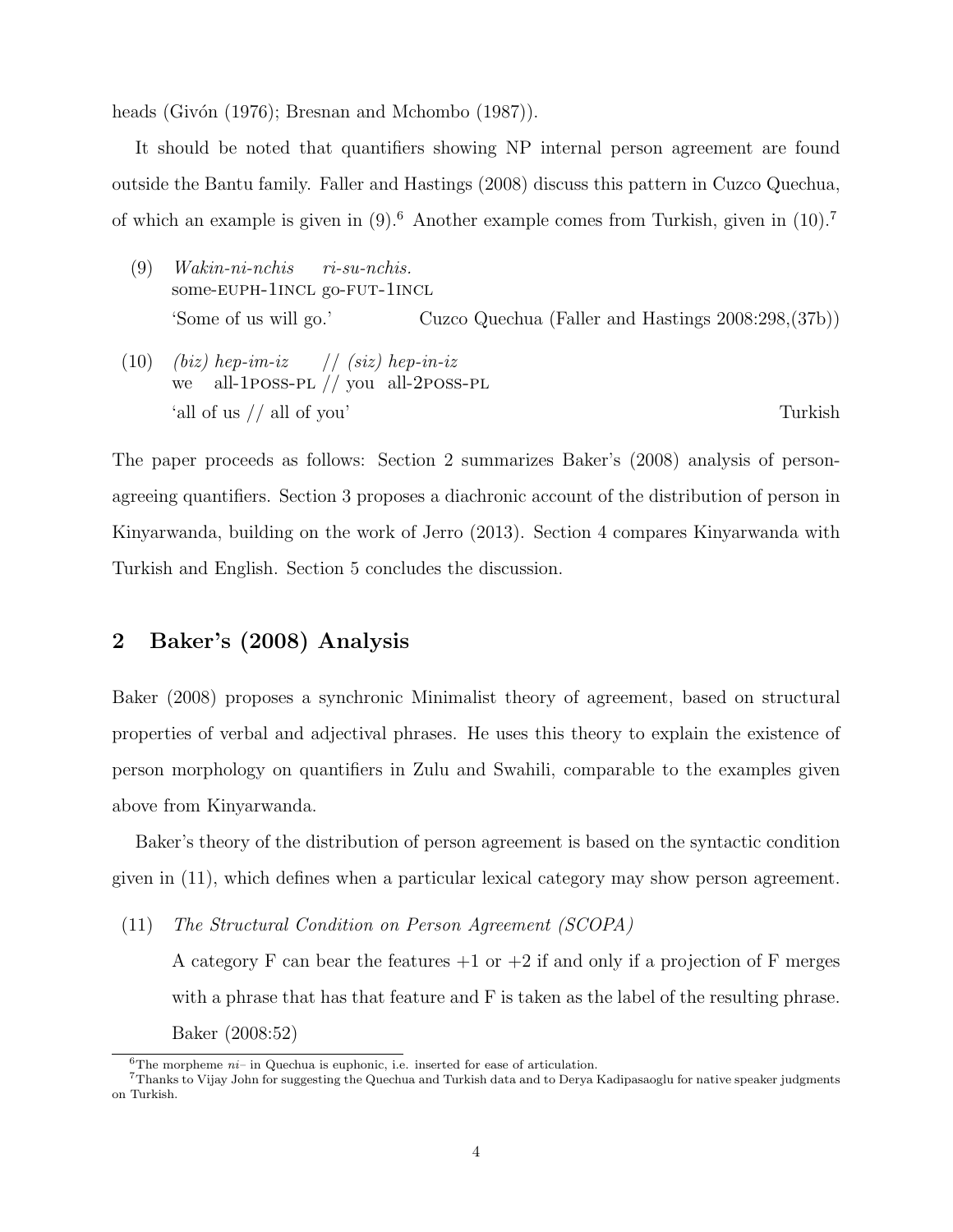The intuition behind this configuration is that for a target to agree in person with a nominal, that nominal must appear in the target's specifier or complement position. Baker's theory prohibits attributive adjectives from agreeing in person with a noun because adjective phrases are assumed to lack a specifier position which the noun may occupy. Verbs, on the other hand, can agree in person with nouns because they project a specifier position which the controller noun may occupy.

In addition to the SCOPA in (11), Baker assumes the parameter setting for Bantu languages in (12):

(12) The Direction of Agreement Parameter (Set for Bantu)

F agrees with DP/NP iff DP/NP asymmetrically c-commands F.

This parameter setting predicts that, in Bantu languages, all targets will follow their controller of agreement. DPs are assumed to be head-initial in Bantu language (i.e. nouns will always precede their modifiers, such as *umwana* (child) mwiza (good) 'good child' in Kinyarwanda), meaning that specifiers will always precede the complement. With the parameter setting in (12), to be asymmetrically c-commanded, all targets must appear after the controller. Given the SCOPA and the parameter in (12), Baker's theory predicts that determiners should be able to agree in person with a complement because the determiner directly merges with its complement. Crucially, Baker assumes that quantifiers showing person agreement are determiner heads, with the personal pronoun in specifier position.

For the phrase mwe mwese 'all of us' (cf. (5) above), the pronoun mwe 'we' will occupy the specifier position of the DP, headed by the determiner mwese 'all of us.' This is schematized in (13), adapted from Baker (2008:186, ex. (48a)).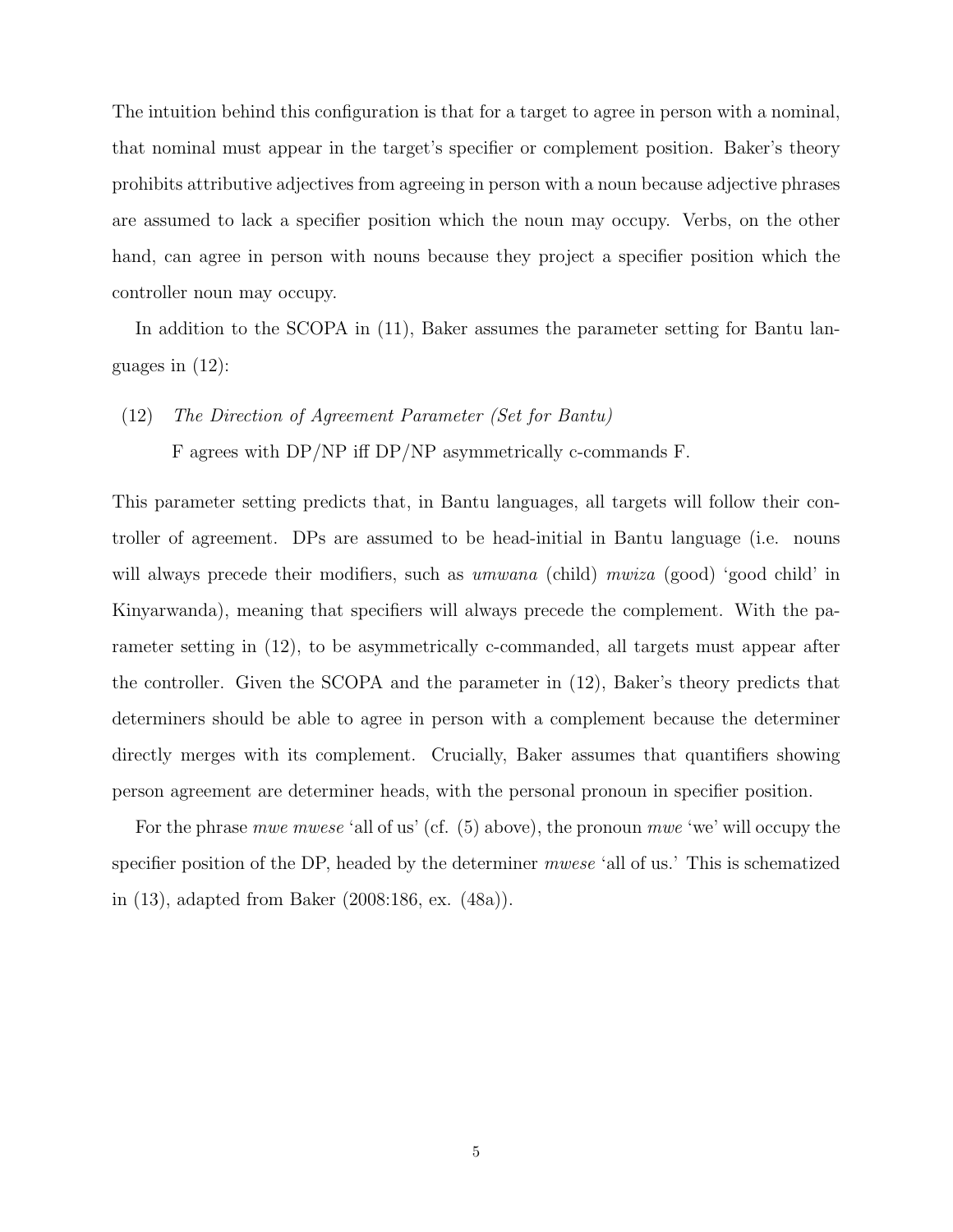



In  $(13)$ , the pronoun *mwe* 'you (plural)' is in the specifier position of the quantifier -ese 'all.' The SCOPA is satisfied; person agreement may appear on the quantifier because *mwese* merges with a projection *mwe* that contains the  $+2$  feature. The Direction of Agreement Parameter in (12) is satisfied because the controller asymmetrically c-commands the target for agreement.

Turning now to Kinyarwanda, data collected by the first author of this paper suggest that what Baker treated as a DP constituent may not be one. The only syntactic position where  $mwe$  '2PL' can occur juxtaposed with  $mw-ese$  '2PL-all' is sentence initially, shown in (5). Mwe and mwese are in complementary distribution in object and oblique positions.

- (14) a. Aba-na cl2-children cl2-tell-perf you.pl cl9-story ba-bwi-ye mwe in-kuru. 'The children told you (plural) the story.'
	- b. Aba-na cl2-children cl2-tell-perf 2pl-all cl9-story ba-bwi-ye mw-ese in-kuru. 'The children told you all the story.'
	- c. \*Aba-na CL2-children CL2-tell-PERF you.PL 2PL-all CL9-story ba-bwi-ye [mwe mw-ese] in-kuru. 'The children told you all the story.'
- $(15)$  a. In-kuru cl9-story cl9-tell-pass-perf by you.pl ya-vuz-w-e na mwe. 'The story was told by you (plural).'
	- b. In-kuru cl9-story cl9-tell-pass-perf by 2pl-all ya-vuz-w-e na mw-ese. 'The story was told by you all.'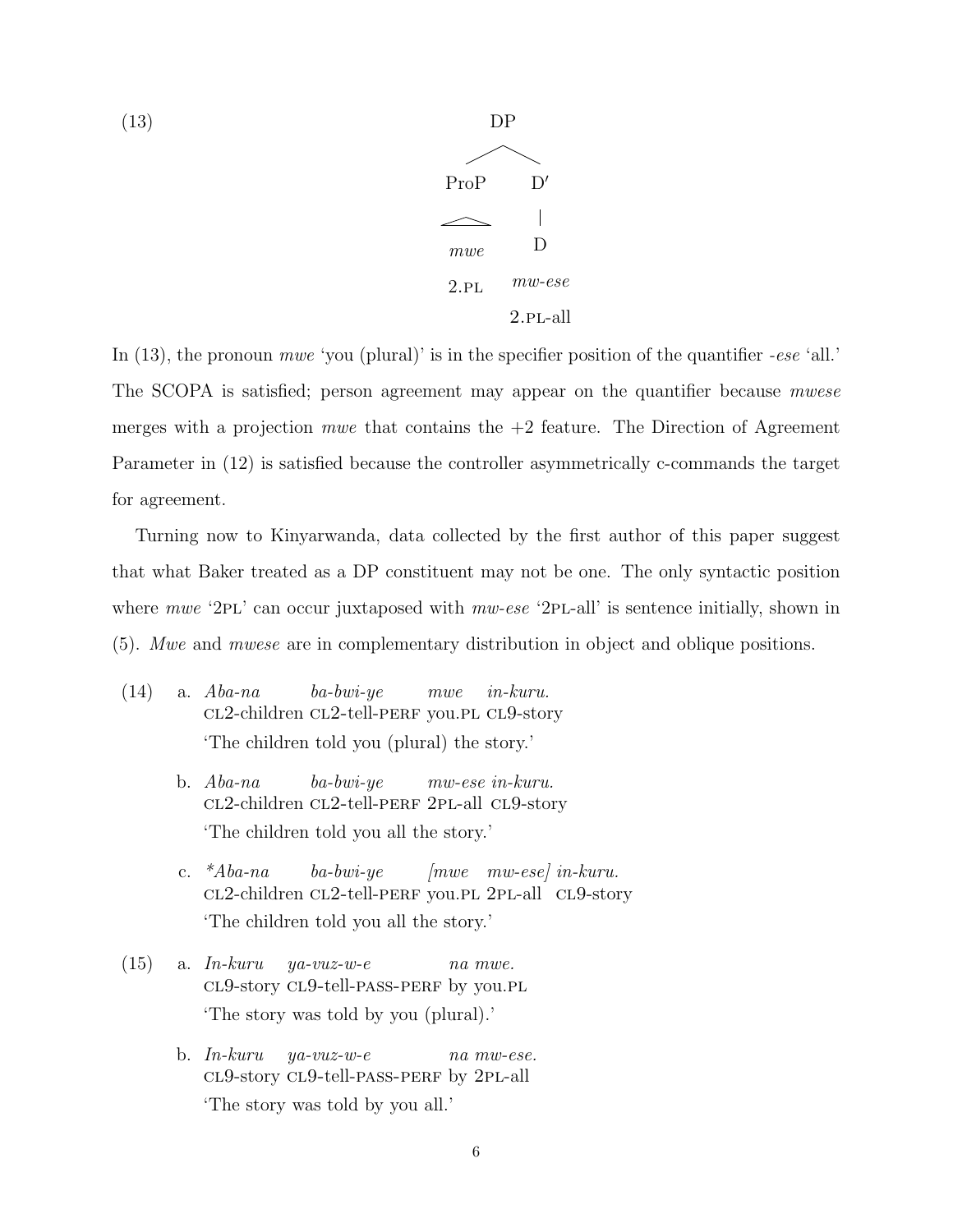c. \*In-kuru ya-vuz-w-e cl9-story cl9-tell-pass-perf by you.pl 2pl-all na [mwe mw-ese]. 'The story was told by you all.'

The data in  $(14a)$ – $(14b)$  show that either *mwe* or *mwese* can appear in object position. But they cannot appear together in object position (14c). Likewise, the two cannot appear together in oblique position in (15c), but either one can appear there alone, as in (15a)–(15b).

The data in  $(14)$ – $(15)$  indicate that *mwe mwese* is not a constituent. Instead perhaps the sentence–initial pronoun is a left-dislocated topic that determines anaphoric agreement on the subject pronoun that it binds. The pronoun is adjoined to the clause:

(16) Mwe  $\boxed{mw}$ -ese mw-agi-ye 2pl 2pl-all 2pl-pst.go-perf to cl5-store ku i-duka]. '(As for you,) all of you went to the store.'

These data are problematic for a synchronic analysis like Baker's. His analysis relies on the notion that the pronoun in specifier position triggers agreement in the  $+2$  feature on the determiner. However, if the position where this pronoun appears were the specifier position then the combination would be a constituent, and apparently it is not one. That theory of the synchronic assignment of person features does not account for the data in Kinyarwanda.

As noted by Jerro (2013), another empirical issue for Baker's analysis comes from distal and proximal markers in Kinyarwanda and Shona. Recall that the parameter setting for Bantu in (12) predicts that because the controller must asymmetrically c-command the target, no pre-nominal material should contain agreement features. This is not empirically borne out. Data from Kinyarwanda and Shona (Bantu, Zimbabwe) show that pre-nominal agreement indeed exists in these languages. The distal and proximal markers aba, ibyo, iyo and ava in (17)–(18) illustrate that pre-nominal material may show noun class (i.e. gender and number) agreement in Kinyarwanda.

(17) a. aba these.cl2 cl2-people cl2-all ba-ntu b-ose 'all these people'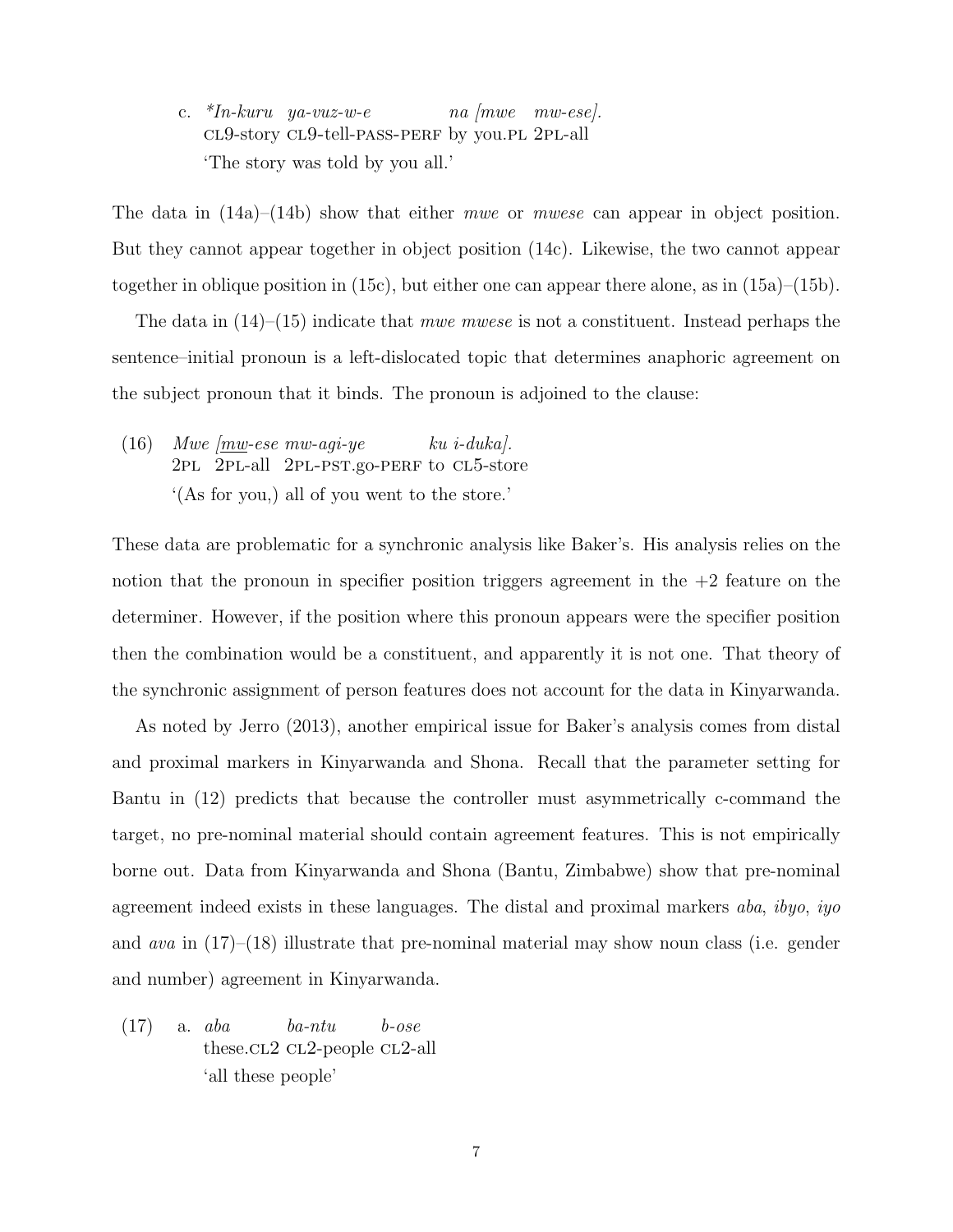- b. ibyo these.cl8 cl8-things cl8-all bi-ntu by-ose 'all these things'
- c. iyo these.cl4 cl4-years cl4-all my-aka y-ose 'all these years' Kinyarwanda
- (18) ava cl2.these cl2-children cl2-all va-na v-ose 'All these children...' Shona, from Myers (1987:75)

These pre-nominal distals and proximals show clear examples of pre-nominal agreement, which counters Baker's claim that targets must follow controllers in Bantu languages.

## 3 A Historical Approach to Person-Agreeing Quantifiers

The distribution of person agreement in Kinyarwanda can be explained from the perspective of historical incorporation, whereby pronouns incorporate onto other elements over time. Historical work has shown that agreement morphology arises from a gradual cline wherein content items are reanalyzed as grammatical items and, via cliticization, attach onto another element (cf. Hopper and Traugott 1993). Looking specifically at person morphology, it has been argued that person agreement markers derive historically from the incorporation of personal pronouns (Giv´on 1976). Bresnan and Mchombo (1987) discuss this historical development within the framework of Lexical Functional Grammar, arguing that some verbal person affixes are ambiguous between agreement markers that redundantly mark agreement features and incorporated pronominal elements. The intuition behind these works is that over time, stand-alone pronouns become clitics, then they become fully incorporated onto the host, and then, finally, they lose their referentiality as pronouns. At this last stage, they become grammatical agreement markers.

Jerro (2013) proposes that the historical cliticization of pronominal material is restricted to a specifier-head relationship. Pronouns do not indiscriminately cliticize onto any adjacent element, but may only cliticize onto the head of the phrase. This idea is parallel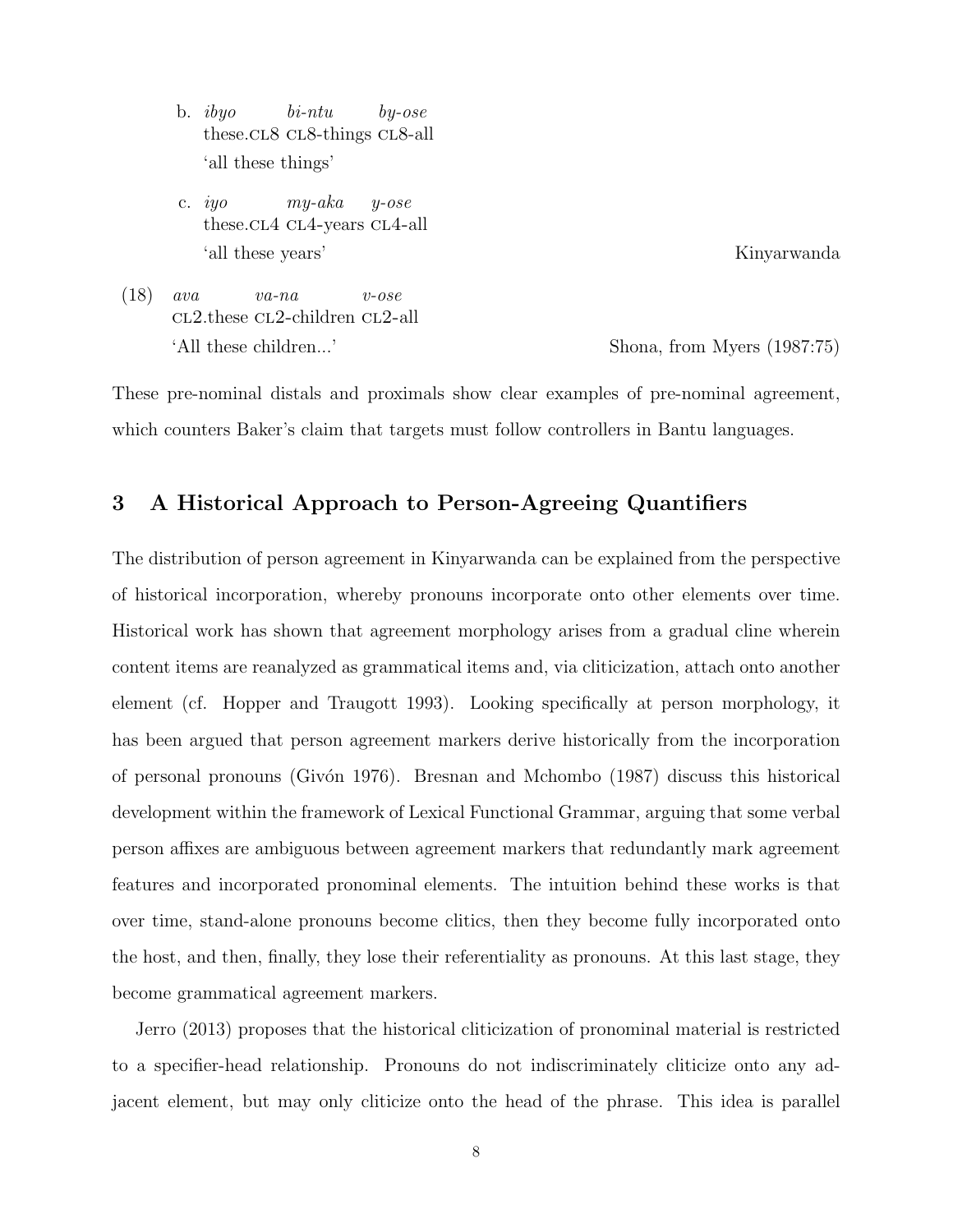to the synchronic theory espoused by Baker (2008), who adopts a version of Chomsky's (1986) specifier-head agreement and applies it only to person agreement. Through the lens of diachronic change, the specifier-head relationship can be seen to constrain where person agreement may arise. Crucially, the current analysis, as well as Jerro (2013), constrains where the personal pronoun may cliticize over time. Only elements in positions with determinate grammatical functions can cliticize to the head that selects the function. Crucial to our analysis is the assumption that one argument XP may have no more or less than one referential element—cf. the Function-Argument Biuniqueness Condition in LFG (Bresnan 2001) or Principle C in GB/Minimalist theories (Chomsky 1981).

This can be thought of as a four-stage development over time. At stage 1, the pronoun is in specifier position of a particular XP, and it is a standalone mono-morphemic word.

(19) Stage 1 XP  $prn_R$  X'  $\overline{\phantom{a}}$ X

At stage 2, the pronoun cliticizes onto the head. Crucially at this stage, the pronoun is still referential. If it distinguishes phi-features then any agreement it shows is called anaphoric agreement by Bresnan and Mchombo (1987).

(20) Stage 2 XP  $\mathbf{X}^\prime$  $prn_R = X$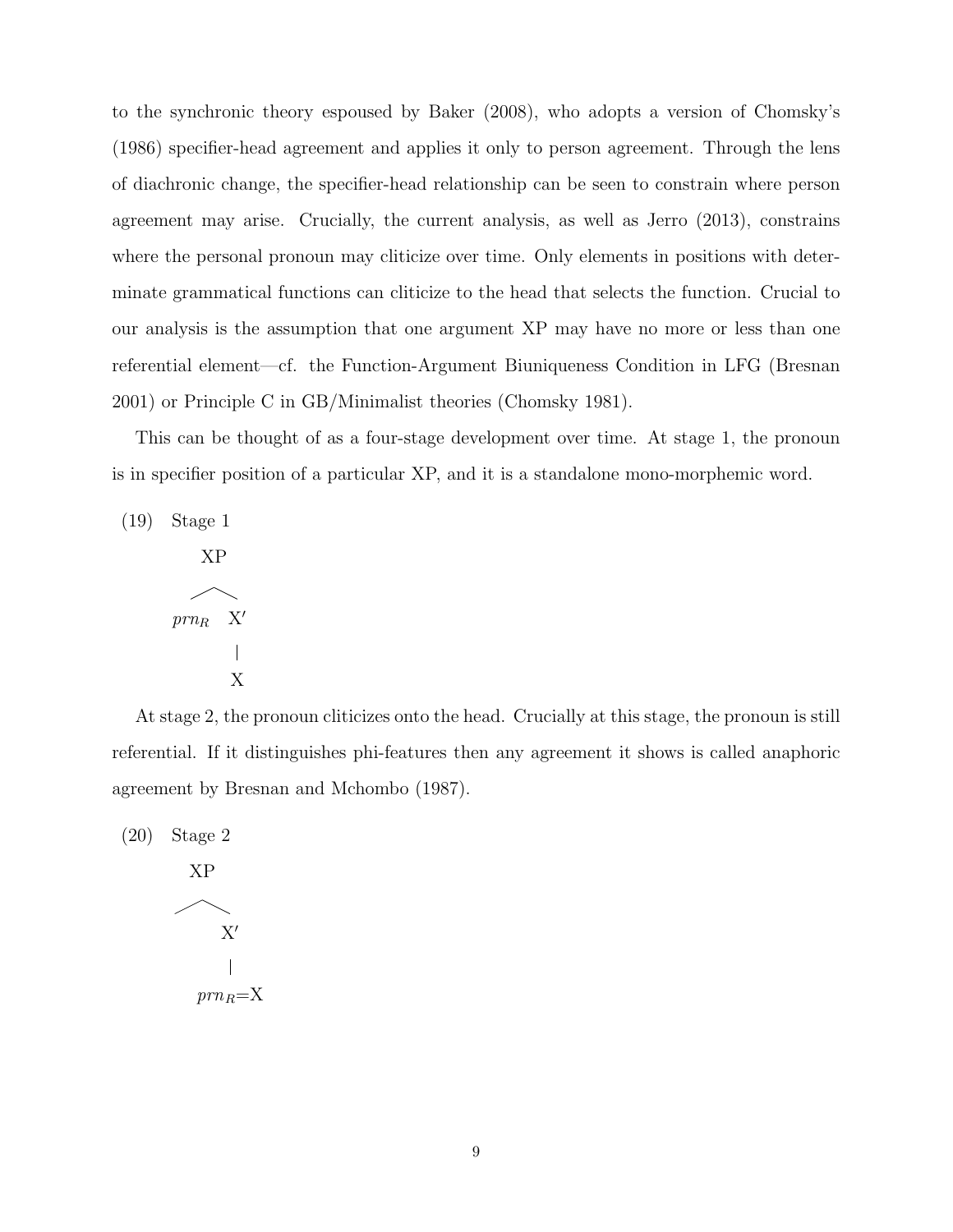At stage 3, the morpheme is referential only in the absence of a standalone pronoun. The morpheme may serve as the referential element, as shown in the tree on the left in  $(21)$ , or, when a pronoun is present, it behaves as a grammatical agreement marker as shown on the right.



As stage 4, the pronoun loses its referentiality, becoming what is called a "grammatical agreement marker" by Bresnan and Mchombo (1987). At this stage, it is predicted that a pronoun must appear in specifier position to ensure that the XP contains a referential element.



(19) shows a referential pronoun  $(prn_R)$  in the specifier position of an XP. (20) shows the incorporation of the referential pronoun onto the head  $(prn_R=X)$ . (22) shows the final stage in which the affixal pronoun loses its referentiality but retains its phi features, thus becoming an agreement affix.

The crucial distinction between the first and second stages is that in the first stage, the pronominal element is a standalone morpheme. One test to show this is whether intervening material can appear between the pronoun and the verbal head. For example, in the English sentence we ate the cookies, adjectival and nominal modifiers can be placed between the pronoun and the verb, such as we hungry graduate students at the cookies. This kind of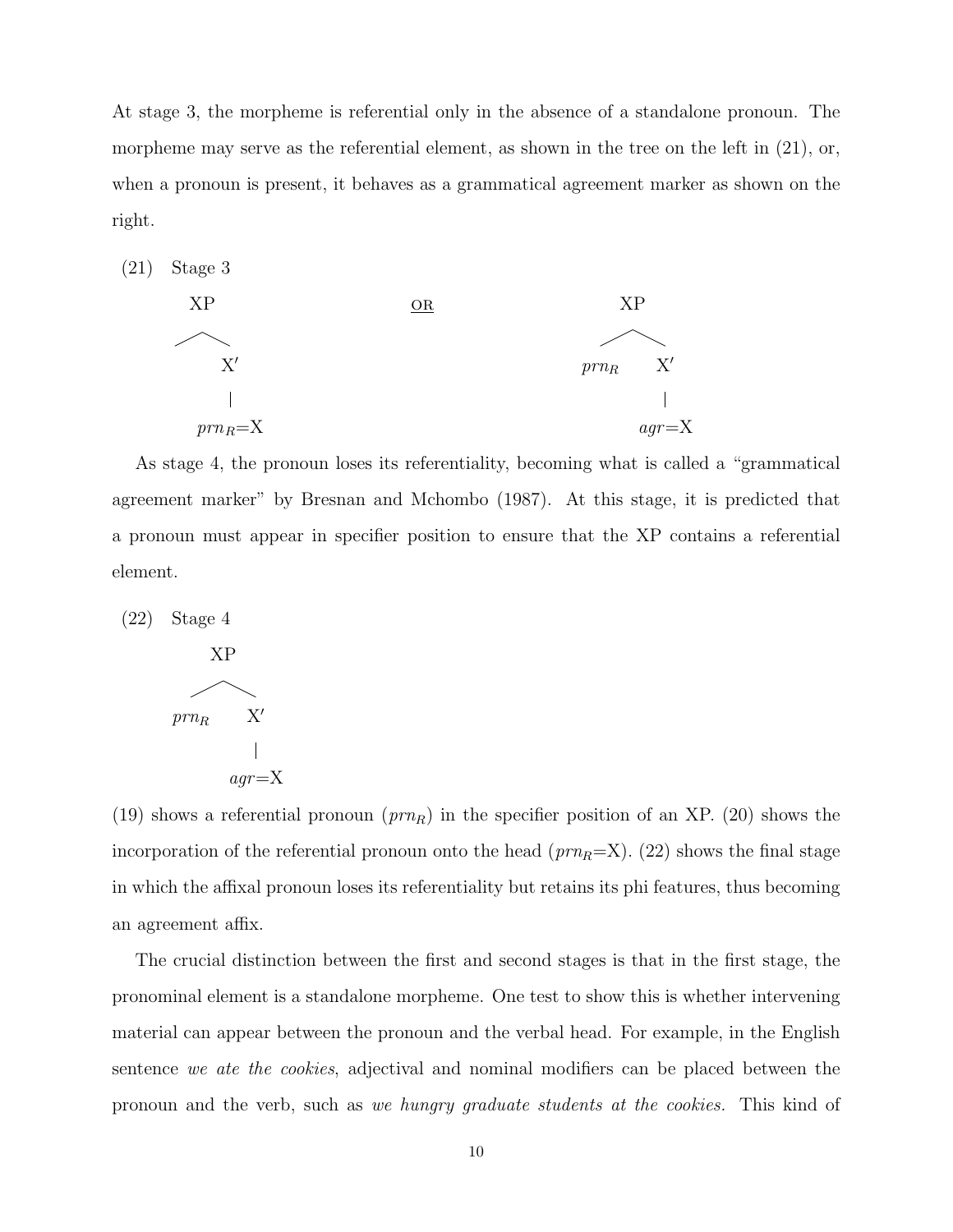modification is crucially not available at stage 2, where the pronoun has cliticized onto the head.

The distinction between stages two and three is that the morpheme loses its referentiality in situations where a standalone pronoun is present. However, this form still retains its referentiality in the absence of a standalone pronoun. Empirically, it is predicted that a language at this stage will permit (1) standalone pronouns only, (2) standalone pronouns with a person-marked quantifier, and  $(3)$  a single person-marked quantifier.

The historical path from pronoun to agreement is gradual rather than characterized by sudden jumps between discrete stages. For example, between stages two and three are finer transition stages, where the referential property has been lost (perhaps optionally) but other semantic properties of pronouns are retained (Bresnan 2001:146; Coppock and Wechsler 2012). Those intermediate stages are often studied under the rubric of clitic doubling, especially in the literature on European languages. The appearance of a verbal agreement marker (the 'clitic double') doubling a DP associate can be conditioned on various pronounlike semantic properties of the associate, including specific reference (Porteño Spanish; Suñer 1988) and topicality (Albanian and Greek; Kallulli 2000). Object agreement is sensitive to specificity or animacy in some Bantu languages (Givón 1976; Wald 1979). Quantifiers like every, each, most, and no tend to resist doubling by clitics (Rizzi 1986), but phrases like 'all of us' can be referential, hence not true quantifiers, in some languages (Baker 1996). In this paper we are concerned primarily with 1st and 2nd person pronouns in phrases headed by certain quantifiers. The possible role of semantic factors like specificity and topicality will be left for future research.

In the final stage, the morpheme has lost all possibility of being referential, and it cannot appear without the presence of a referential pronoun.

This proposal was used by Jerro (2013) to capture the synchronic distribution of person morphology in Kinyarwanda, which appears on verbs and the determiner -ese 'all,' as shown in (23) and (24):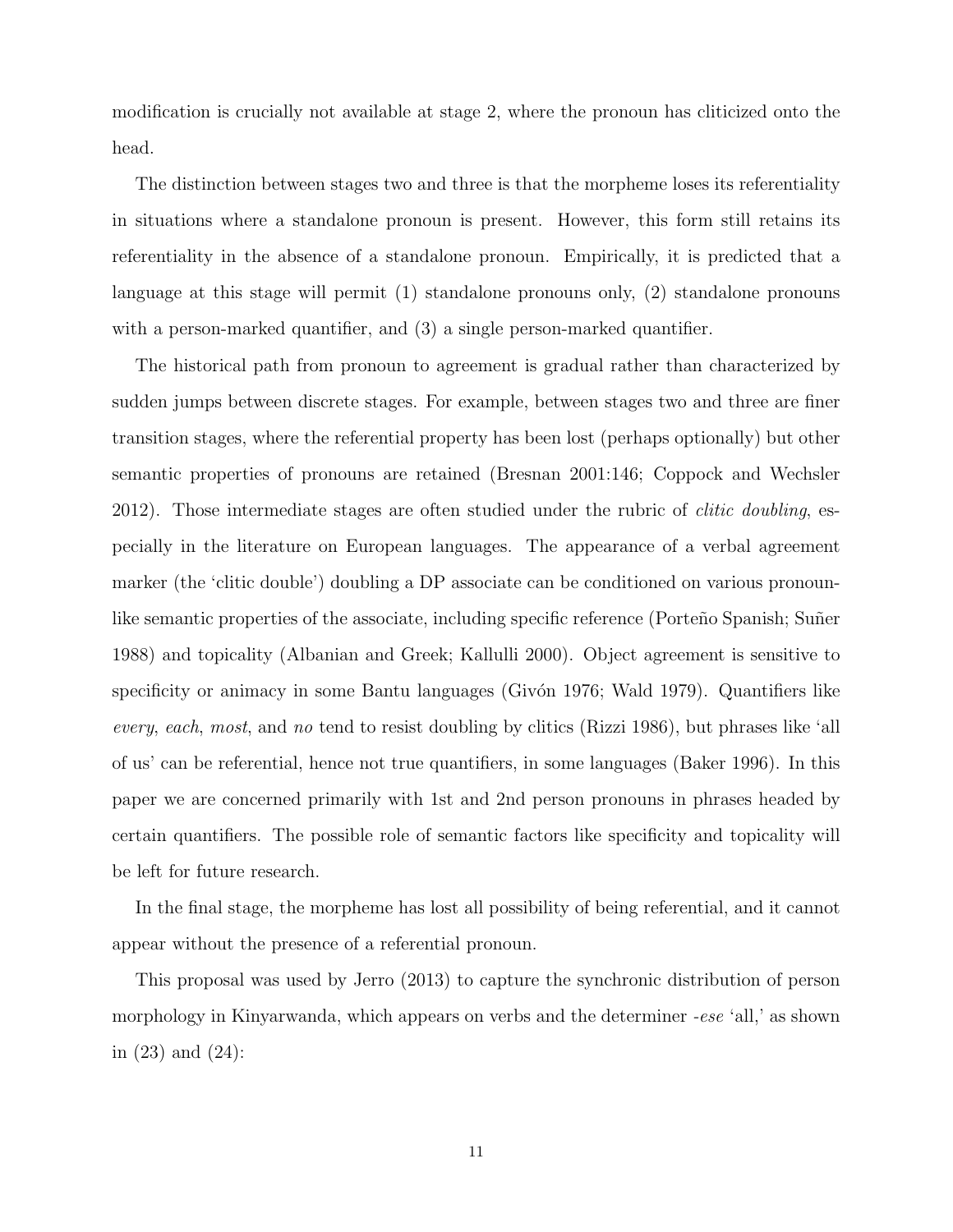- (23) mwe mw-ese... 2pl 2pl-all 'you all...'
- (24) mwe mu-ra-shak-a 2pl 2pl-pres-want-imp cl7-sweet.potato iki-jumba. 'You (plural) want a sweet potato.'

In (23), the determiner *-ese* 'all' agrees in person and number with the second-person plural pronoun mwe; in (24), the verb -shaka 'want' agrees in person with mwe. Following Baker (2008), the two phrases are proposed to be those in (25) and (26):



The proposal here is that the DP pronouns mwe "you (plural)" or twe "we" were in specifier position. Over time, that morpheme cliticized onto the head of the phrase, be that head the quantifier head of the DP or the verbal head of the VP.

Evidence for the claim that pronouns only cliticize onto the head of a phrase—and not simply any adjacent material—comes from the fact that adjectives can never show person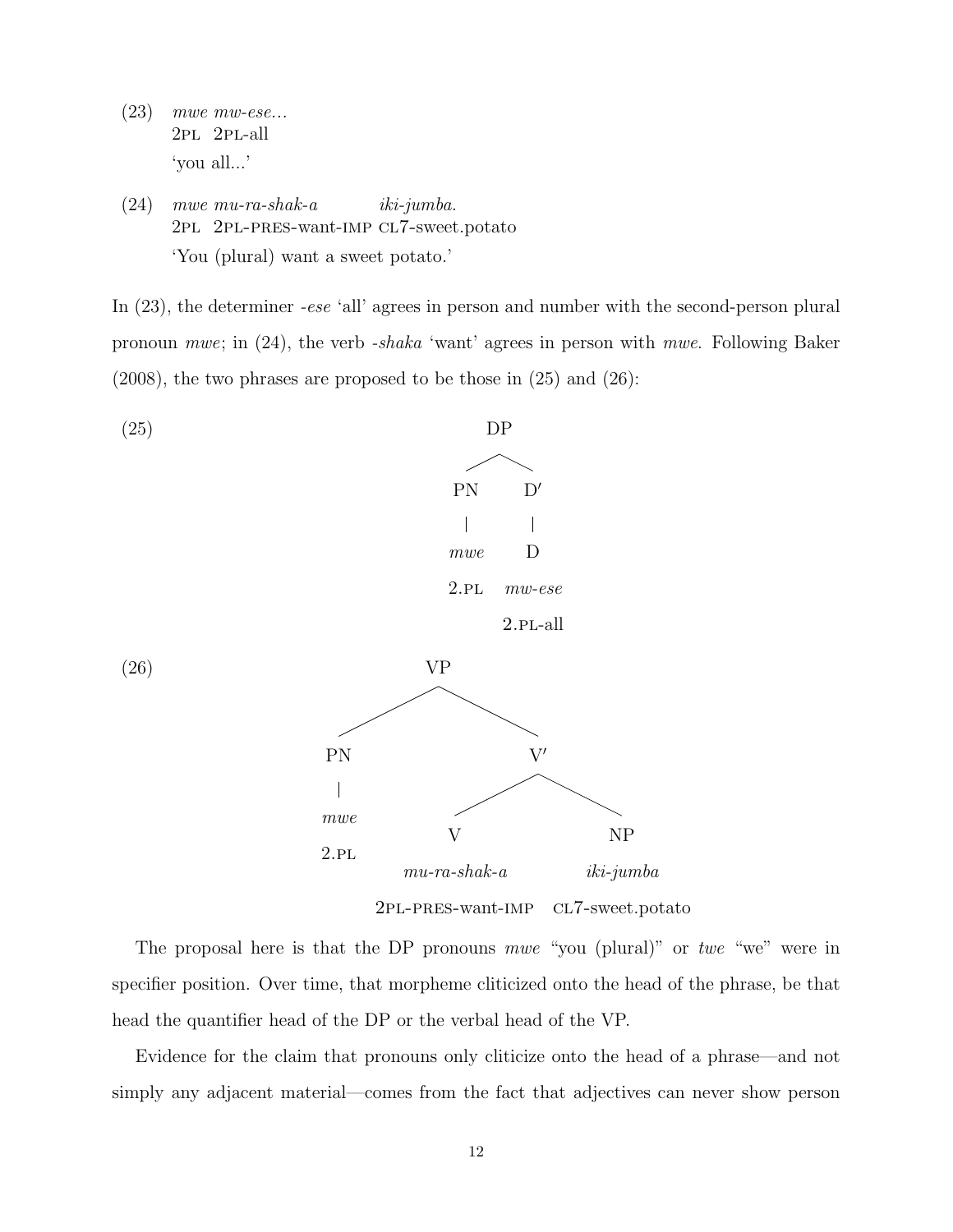agreement. Adjectives are similar to the quantifier -ese 'all' in that they appear immediately after the noun in Kinyarwanda, as shown in  $(27)$ – $(28)$ .

- (27) umw-ana mu-to cl1-child cl1-small 'the small child'
- (28) aba-na cL2-child cL2-small ba-to 'the small children'

However, unlike the quantifier *-ese* 'all' adjectives do not project a specifier position (Baker 2005). Recall that the crucial configuration for a category to show person agreement is to bear the specifier-head relationship. On our analysis, this means that it is not possible for adjectives to show person agreement because they cannot bear a pronominal element in a specifier position since this is a position they crucially lack. This prediction is borne out empirically; adjectives cannot carry person agreement in Kinyarwanda.

- $(29)$  \*twe tu-to we 1pl-small 'we small ones'
- (30) twe ba-to we CL2-small 'we small ones'

The data in (29) shows that person agreement cannot appear on the adjective -to 'small.' The adjective can agree in gender and number, in this case class 2, the class in Bantu designated for human plurals, as shown in (30). Despite the similarity between adjectives and the quantifier -ese 'all' in their linear position, the two differ in their syntactic relationship to the pronominal head. The restriction of cliticization of person morphology onto heads captures the two locations in which person agreement is found: post-nominal determiners and verbs.

Although not explicitly discussed in Jerro (2013), this analysis also permits a way of explaining the constituency facts noted above in critique of Baker (2008). The crucial aspect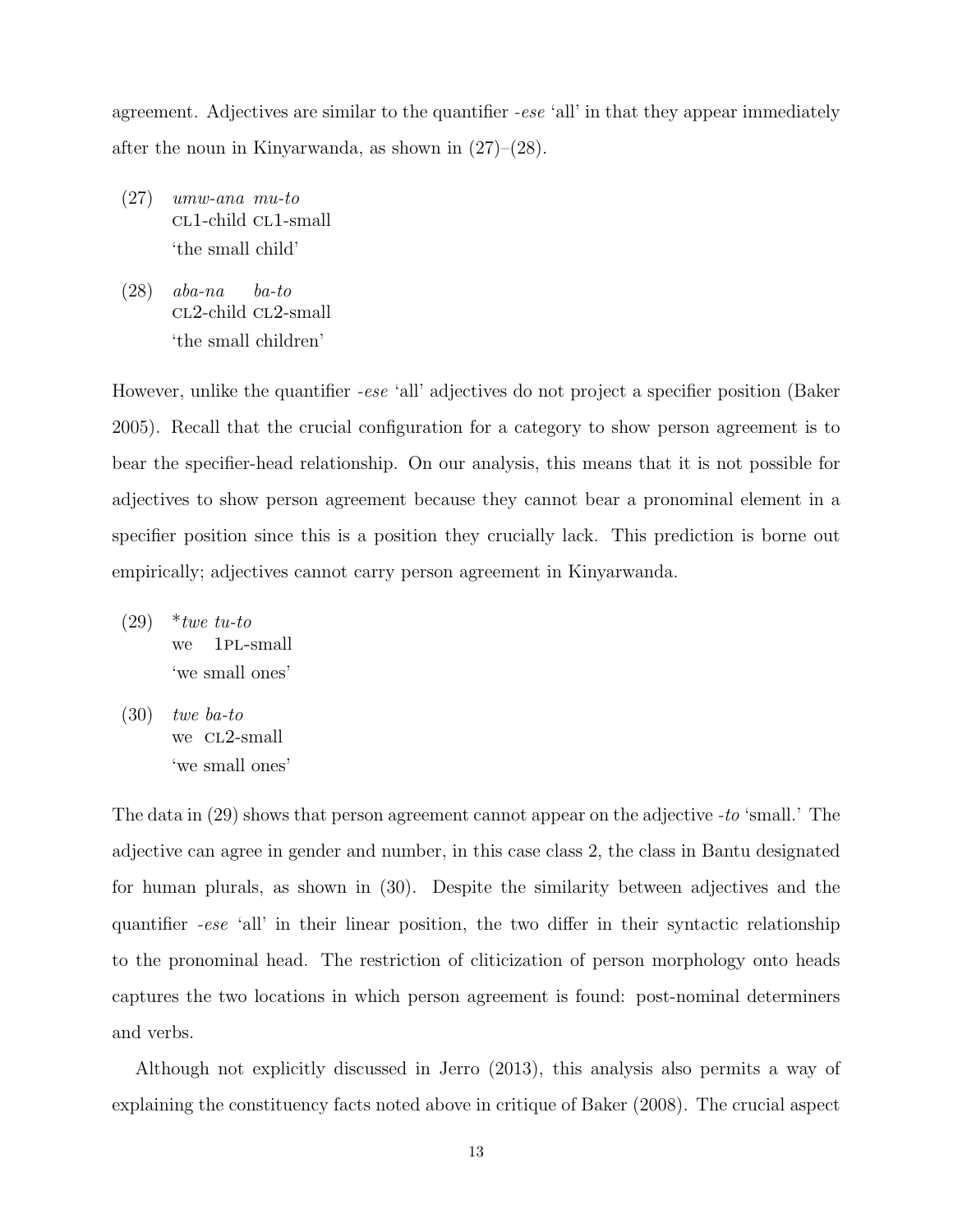of the historical explanation of person agreement is that pronouns cliticize over time, and that in Stage 3 they lose their referentiality as pronouns. At this stage, the pronouns are grammatical agreement morphemes that show person and number. The assumption made in Jerro (2013) is that the person morphemes in Kinyarwanda have reached Stage 3.

However, the data in  $(14)$ – $(15)$ , repeated here as  $(31)$ – $(32)$ , show that pronouns and the person-marked determiners cannot appear in the same constituent. They are in complementary distribution in two positions: as the object of a verb, as in  $(31)$ ,<sup>8</sup> and as the object of a prepositional oblique, as in (32).

- (31) a. Aba-na cl2-children cl2-tell-perf you.pl cl9-story ba-bwi-ye mwe in-kuru. 'The children told you (plural) the story.'
	- b. Aba-na cl2-children cl2-tell-perf 2pl-all cl9-story ba-bwi-ye mw-ese in-kuru. 'The children told you all the story.'
	- c.  $*Aba-na$ CL2-children CL2-tell-PERF you.PL 2PL-all CL9-story ba-bwi-ye [mwe mw-ese] in-kuru. 'The children told you all the story.'
- (32) a. In-kuru cl9-story cl9-tell-pass-perf by you.pl ya-vuz-w-e na mwe. 'The story was told by you (plural).'
	- b. In-kuru cl9-story cl9-tell-pass-perf by 2pl-all ya-vuz-w-e na mw-ese. 'The story was told by you all.'
	- c. \*In-kuru ya-vuz-w-e cl9-story cl9-tell-pass-perf by you.pl 2pl-all na [mwe mw-ese]. 'The story was told by you all.'

The sentences in (31c) and (32c) show that the pronoun mwe 'you (plural)' and the personmarked quantifier *-ese* 'all' cannot appear in the same constituent.

 $8R$ esearch on double-objects in Kinyarwanda shows that both objects in sentences like those in  $(31)$  are symmetrical. Namely, they are both treated syntactically as objects in various tests, such as passivization, object incorporation, relativization, etc. See Gary and Keenan (1977), Kimenyi (1980), Dryer (1983), Perlmutter and Postal (1983), and McGinnis and Gerdts (2003) for discussion on object symmetry in Kinyarwanda.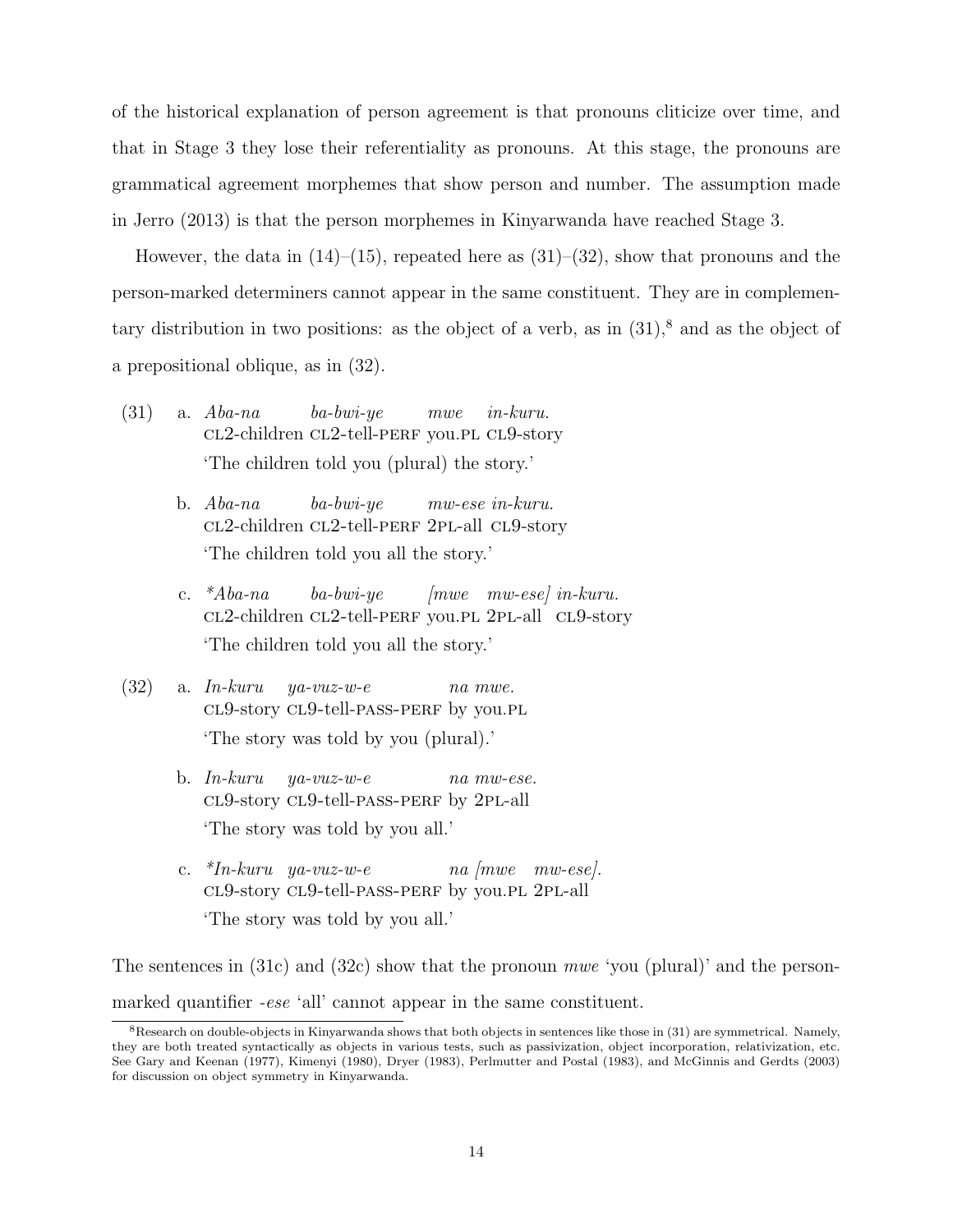Given the historical incorporation story outlined here, these data indicate that Kinyarwanda is at Stage 2 of the cliticization process (the structure in (20)). At this stage, the morpheme mw– attached to -ese is still referential; therefore, the two cannot appear within the same DP.

Lubukusu, a Bantu language spoken in Western Kenya, provides an example of a language that has moved to stage 3.<sup>9</sup> Like Kinyarwanda, it can show both the pronoun and the personagreeing quantifier in subject position: $10$ 

- (33) a. Enywe mw-eesi mw-a-ch-a you.2pl 2pl-all 2pl-pst-go-fv loc=market  $khu=soko$ . 'You all went to the market.'
	- b. Mw-eesi mw-a-ch-a 2pl-all 2pl-pst-go-fv loc=market  $khu=soko$ . 'You (plural) went to the market.'
	- c. Enywe mw-a-ch-a you.2pl 2pl-pst-go-fv loc=market  $khu=soko.$ 'You all went to the market.' Lubukusu

Unlike Kinyarwanda, however, Lubukusu permits the pronoun and person-marked quantifier to appear together in object position, as well as in isolation. The sentence in (34a) shows both the quantifier and the pronoun together in object position, (34b) shows just the personagreeing quantifier in object position, and (34c) shows just the personal pronoun in object position.

- (34) a. Lioneli a-a-bol-el-a Lionel CL1-PST-tell-APPL-FV you.2PL 2PL-all story [enywe mw-eesi] embakha. 'Lionel told you all the story.'
	- b. Lioneli a-a-bol-el-a Lionel CL1-PST-tell-APPL-FV 2PL-all [mw-eesi] embakha. story 'Lionel told you all the story.'
	- c. Lioneli a-a-bol-el-a Lionel CL1-PST-tell-APPL-FV you.2PL story [enywe] embakha.

<sup>9</sup>Thanks to Justine Sikuku for the Lubukusu data.

<sup>&</sup>lt;sup>10</sup>The abbreviation FV in the glosses in  $(33)$  and  $(34)$  stands for 'final vowel,' a Bantuist term for the aspect-marking morphology that appear at the end of the verb.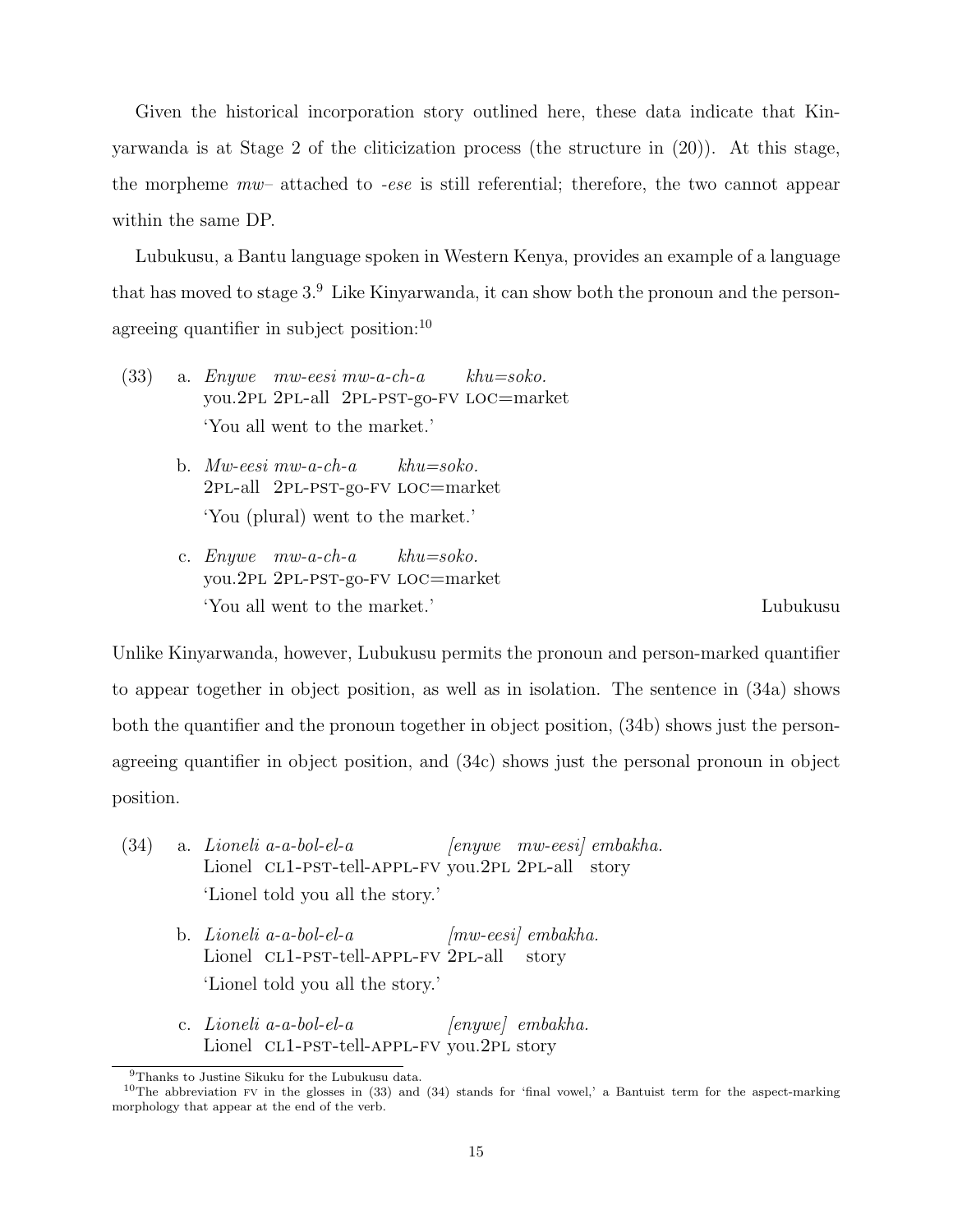'Lionel told you (plural) the story.' Lubukusu

The relevant data here is the sentence in (34a), which crucially contrasts with Kinyarwanda. Recall that in Kinyarwanda, doubling of the pronoun and person-marked quantifier is not possible. Lubukusu has moved beyond Kinyarwanda in its grammaticalization of the personal pronoun. In (34a), the morpheme  $mw$ - has no referentiality. The quantifier mw-eesi 'all' can appear alone in (34b), suggesting that the pronoun is still referential in the absence of a full pronoun.<sup>11</sup>

### 4 Cross-linguistic Comparison

The three-stage historical analysis outlined in the previous section makes cross-linguistic predictions regarding the incorporation of personal pronouns onto quantifiers. We now turn to discussing Turkish and English, which exhibit two different stages of the historical incorporation story.

Standard English represents the most preliminary stage in the three-stage incorporation analysis. In Standard English, no incorporation of personal pronouns has taken place. The first- and second-person plural pronouns are in no way incorporated when used with the quantifier all, as in you all and we all. This exemplifies Stage 1 in the present theory; no incorporation has begun.

Some varieties of English, however, also have the option of using  $y'all$  instead of you all. This parallels the situation outlined above for Kinyarwanda, in which the pronoun is completely incorporated onto the quantifier. However, the situation is slightly different for English, since the form y'all has been recruited to fill a gap in the English pronominal system, which otherwise does not distinguish number in second person (non-reflexive) pronouns.

In (10), it was noted that Turkish, like Kinyarwanda, allows person morphology on the quantifier for "all." The data from above are repeated in (35):

 $(35)$  a. *(biz)* hep-im-iz we all-1poss-pl

<sup>&</sup>lt;sup>11</sup>It was not possible to find Bantu languages that appear at stages 1 or 4, but these stages will be discussed in Section 4.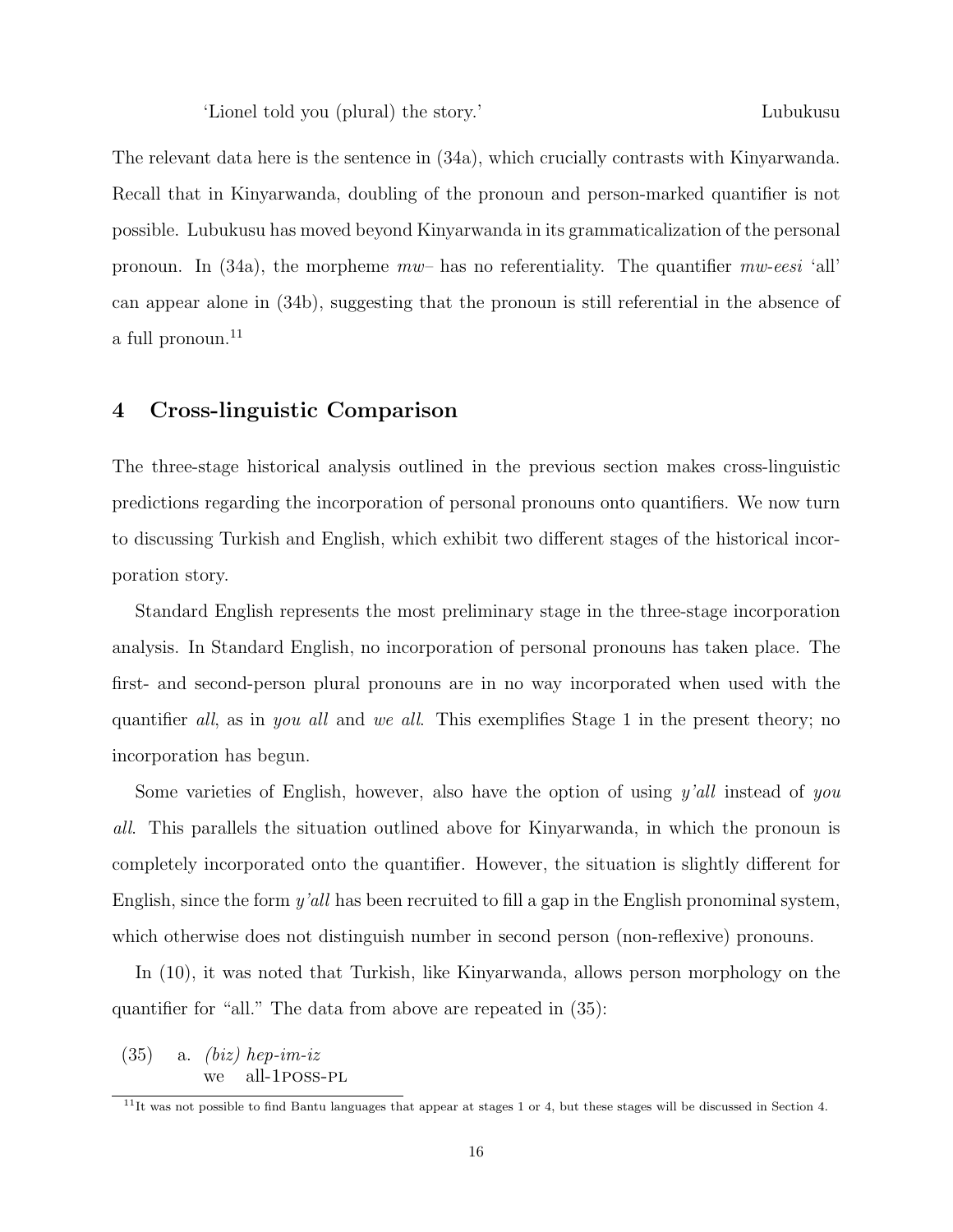'all of us'

b. (siz) hep-in-iz you all-2poss-pl 'all of you' Turkish

Here, the quantifier hep 'all' shows agreement in first- and second- person (the suffixes  $-im$ and  $-in$ , respectively) with the pronouns biz "you (plural)" and siz "we."

Turkish is at a different stage in its incorporation of these elements than Kinyarwanda. Turkish allows for both the pronoun and the quantifier to appear in the same constituent, which is crucially different from the Kinyarwanda data discussed above. For example, both may occur together in object position:

- (36) Cocuk-lar [siz hep-in-iz-e] hikayeyi anlattilar. kids-pl 2pl all-2-pl-dat story.acc tell.past.pl 'The children told all of you the story.'
- (37) Hikaye [siz hep-in-iz] tarafindan anlatildi. story 2pl all-2p-pl by tell.pass.pst 'The story was told by all of you.' Turkish

The sentence in (36) contains the object *siz hepinize* 'all of you,' where both the pronoun and the quantifier for "all" are in the same constituent. A similar situation is in (37), in which the same constituent is found in oblique position.

The fact that both the pronoun and quantifier may appear in the same constituent indicates that the incorporated second-person plural marker -in in Turkish has lost its referentiality, situating it into Stage 3 of our analysis, whereby incorporated pronouns have become markers of grammatical agreement.<sup>12</sup>

Standard English, Kinyarwanda, and Turkish illustrate the three stages of pronominal incorporation onto quantifiers. Standard English exemplifies Stage 1, with no incorporation, apart from dialects with the incorporated form y'all that has been reanalyzed as secondperson plural. In Kinyarwanda, the pronoun is incorporated onto the quantifier, but it is still referential—placing Kinyarwanda in Stage 2. In Turkish, the pronoun has lost its referential

 $12\%$  were unable to consult a native Quechua speaker to clarify at which stage Quechua's person agreement has achieved.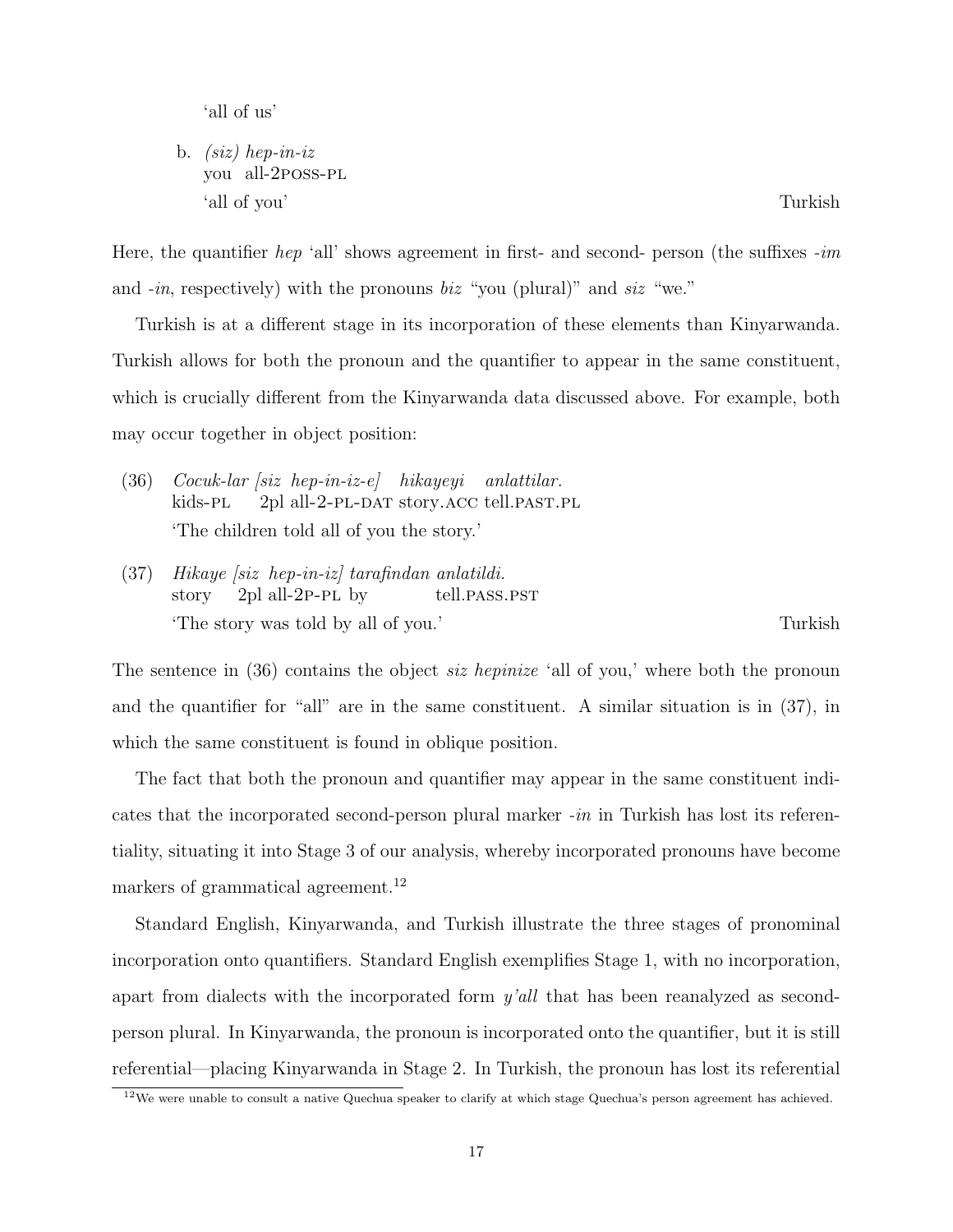ability, which permits it to appear in the same constituent as the standalone pronoun siz. Turkish is at Stage 4, where the pronoun has become a grammatical agreement marker.<sup>13</sup>

### 5 Conclusion

In this paper, we have discussed the distribution of person agreement in the Bantu language Kinyarwanda. We explained the distribution of person morphology on post-nominal quantifiers and verbs through a historical analysis of pronoun incorporation. Our analysis draws upon Baker's (2008) proposal that the spec-head agreement condition applies specifically to person agreement, but we move this idea into a diachronic setting. We have argued that this diachronic version of the theory makes better empirical predictions in Kinyarwanda and cross-linguistically than the analysis of Baker (2008), which fails to capture the agreement found on pre-nominal determiners as well as the inability for pronouns to appear with person agreement morphology in object and oblique positions.

### 6 References

Baker, Mark. 1996. The Polysynthesis Parameter. Oxford: Oxford University Press. Baker, Mark. 2005. Lexical Categories. Cambridge: Cambridge University Press. Baker, Mark. 2008. The Syntax of Agreement and Concord. Cambridge: Cambridge University Press.

Bresnan, Joan. 2001. Lexical-Functional Syntax. Oxford: Blackwell Bresnan, Joan and Sam Mchombo. 1987. Topic, Pronoun, and Agreement in Chiche $\hat{w}$ a.

- (38) a. serako-myi te-myi white-1sg reindeer-1sg 'my white reindeer' b.  $serako-r^o$  te- $r^o$ 
	- white-2sg reindeer-2sg 'your white reindeer'

This could be a case in which the referential possessive pronoun appears twice, hence not grammatical agreement in our sense.

<sup>13</sup>Possessive pronouns can sometimes be marked on both the head noun and an adjectival modifier, as in Tundra Nenets (Nikolaeva 2005, cited in Corbett 2006:141-142).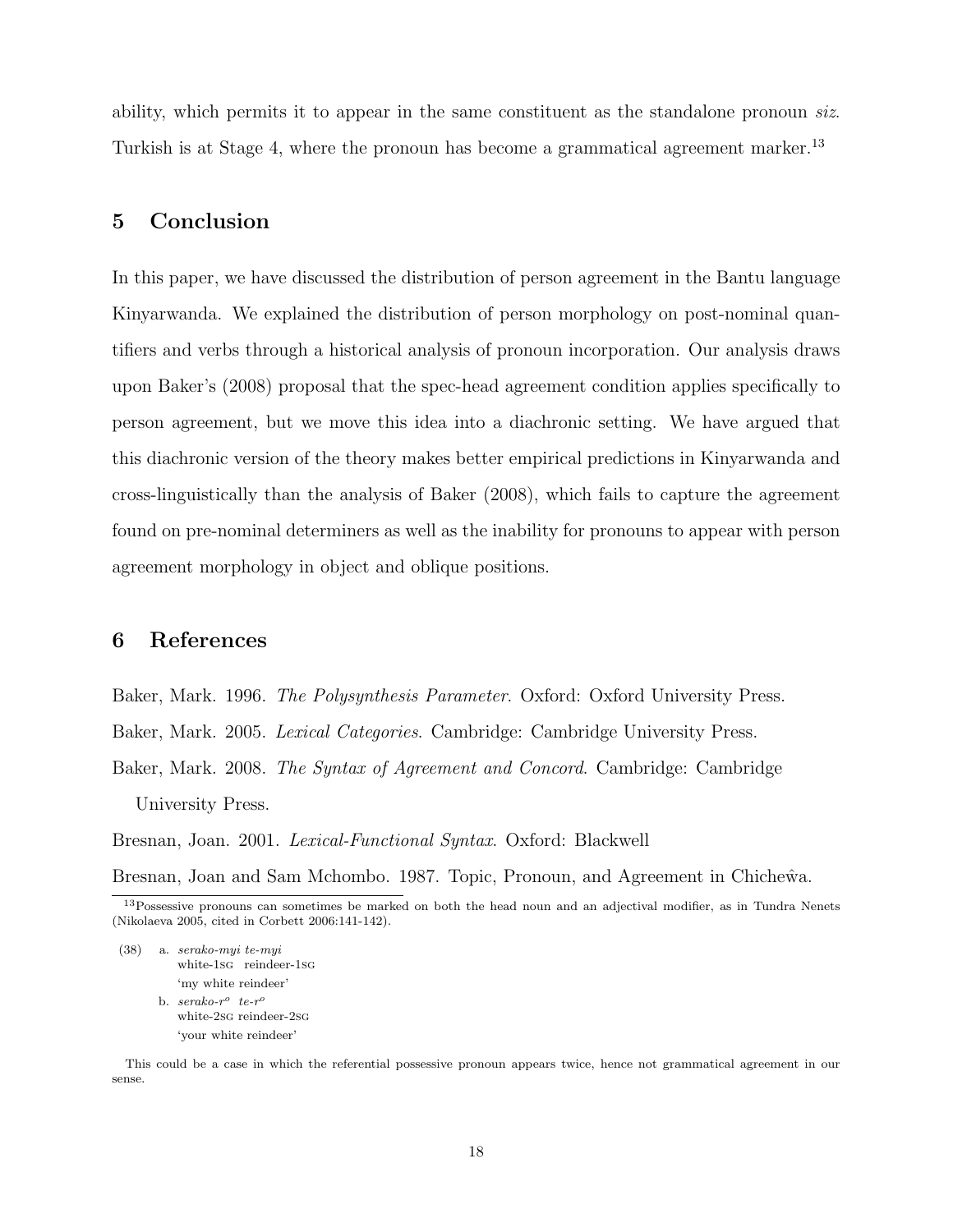Language 63, 741-782.

Chomsky, Noam 1981. Lectures on Government and Binding: The Pisa Lectures. Mouton de Gruyter.

Chomsky, Noam. 1986. Barriers. Cambridge: MIT Press.

Coppock, Elizabeth and Stephen Wechsler. 2012. The Objective Conjugation in Hungarian: Agreement without phi-Features. Natural Language and Linguistic Theory. 30. 699-740.

Corbett, Greville. 2006. Agreement. Cambridge: Cambridge University Press.

- Dryer, Matthew. 1983. Indirect Objects in Kinyarwanda Revisited, in D. Perlmutter, ed. Studies in Relational Grammar, Vol 1. Chicago: Chicago University Press.
- Faller, Martina and Rachel Hastings. 2008. Cuzco Quechua quantifiers. In Quantification: A Cross-Linguistic Perspective. Edited by L. Matthewson. Emerald Group Publishing. 277-317.
- Gary, Judith and Edward Keenan. 1977. "On Collapsing Grammatical Relations in Universal Grammar," in P. Cole and J. Sadock, eds. Syntax and Semantics: Grammatical Relations. New York: Academic Press. 83-120.
- Givón, Talmy. 1976. Topic, Pronoun and Grammatical Agreement. In C.N. Li, ed, Subject and Topic,. New York: Academic Press.
- Greenberg, Joseph. 1978. How does a language acquire gender markers? In J. Greenberg, C.A. Ferguson, and E.A. Moravcsik, eds., Universals of Human Language III. Stanford, CA: Stanford University Press.
- Hopper, Paul and Elizabeth Traugott. 1993. Grammaticalization.Cambridge: Cambridge University Press.
- Jerro, Kyle. 2013. When quantifiers agree in person: Anomalous agreement in Bantu. Studies in Linguistic Sciences: Illinois Working Papers 2013. 21-36.
- Kallulli, Dalina. 2000. Direct Object Clitic Doubling in Albanian and Greek. In Clitic Phenomena in European Languages. Amsterdam: John Benjamins. 209-248.
- Kimenyi, Alexandre. 1980. A Relational Grammar of Kinyarwanda. University of California Press.